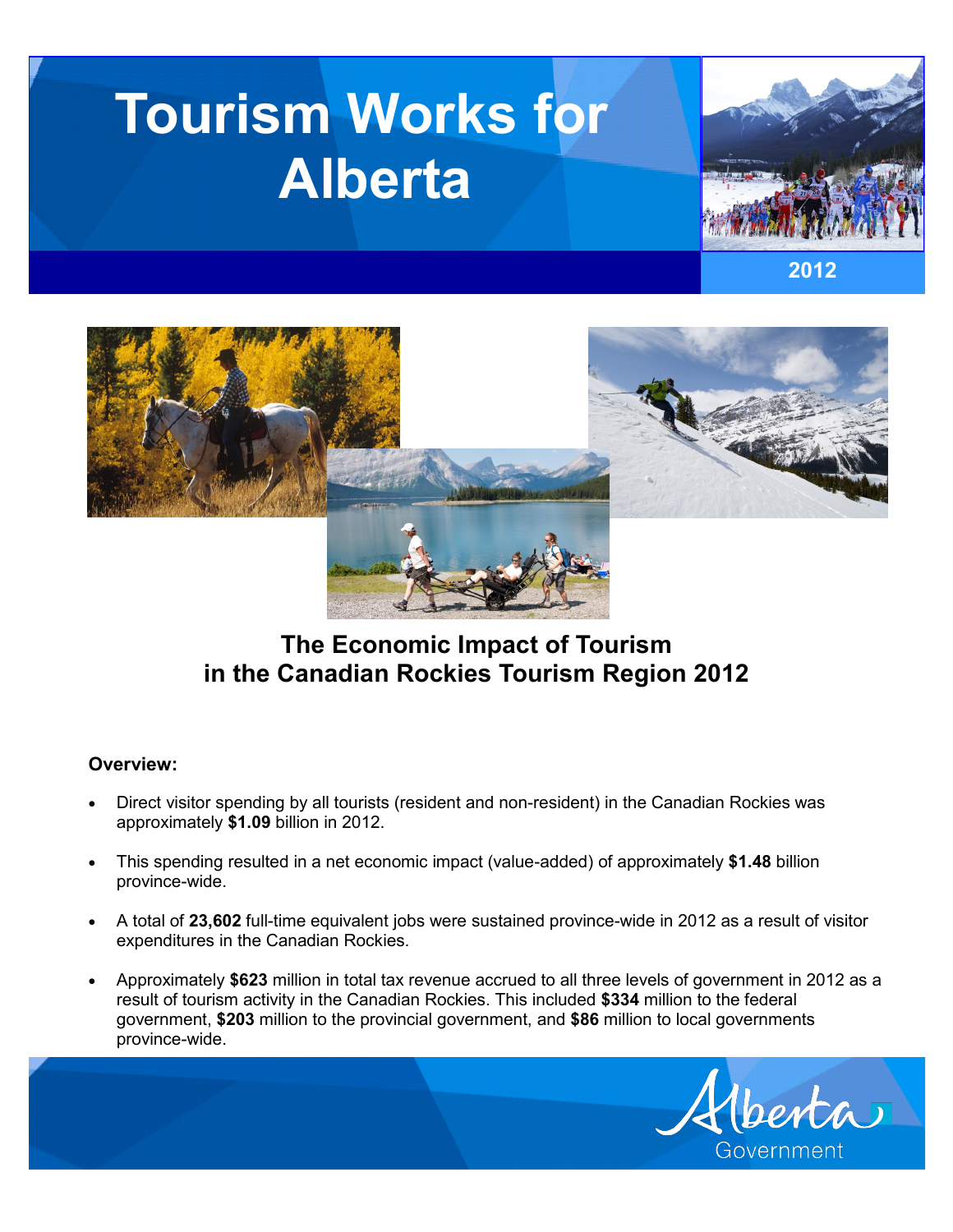# **What is Economic Impact Analysis?**

Economic impact analysis is used to determine the impacts of additional tourist spending primarily on employment, income (value-added) and government tax revenues in an economy. It provides a snapshot of the economy at a particular point in time based on the initial spending. It is based on the premise that initial or direct impacts alone are poor measures of the total impact of tourism on the economy. It is often the case that indirect and induced impacts are just as large, if not greater, than direct impacts and frequently involve sectors and activities distantly, but importantly, connected to the initial activity.

Let's suppose a tourist travels to Alberta and spends \$100 at a gas station. In an economic impact analysis, the focus is not on the amount of sales (in this case \$100), but rather the impact of those sales on the provincial/regional economy.

If you consider:

- **Direct Impact:** The gasoline station owner must take part of the \$100 spent by the tourist and buy more gasoline from a wholesale distributor, and pay wages and taxes.
- **Indirect Impact:** In the second round, the wholesale gasoline distributor buys additional items and pays salaries/wages with part of the \$100.
- **Induced Impact:** The gasoline station employees and the employees of the wholesale distributor spend part of their salaries on groceries, rent, automobiles, and so on.

This ripple effect based on the initial amount of tourist spending circulates throughout the economy and creates a "multiplier effect". In this analysis, the objective is to estimate and analyze the ripple effect of tourism spending in each tourism region and understand tourism's vital economic contribution to every region of the province.

#### **All economic impacts include direct, indirect, and induced effects.**

Sources:

Statistics Canada's 2012 International Travel Survey and 2012 Travel Survey of Residents of Canada Econometric Research Limited

For more information, please contact: Tourism Research and Innovation Branch Alberta Tourism, Parks and Recreation research.innovation@gov.ab.ca www.tpr.alberta.ca/tourism

ISSN: 2368-0830 ISBN: 978-1-4601-1836-8

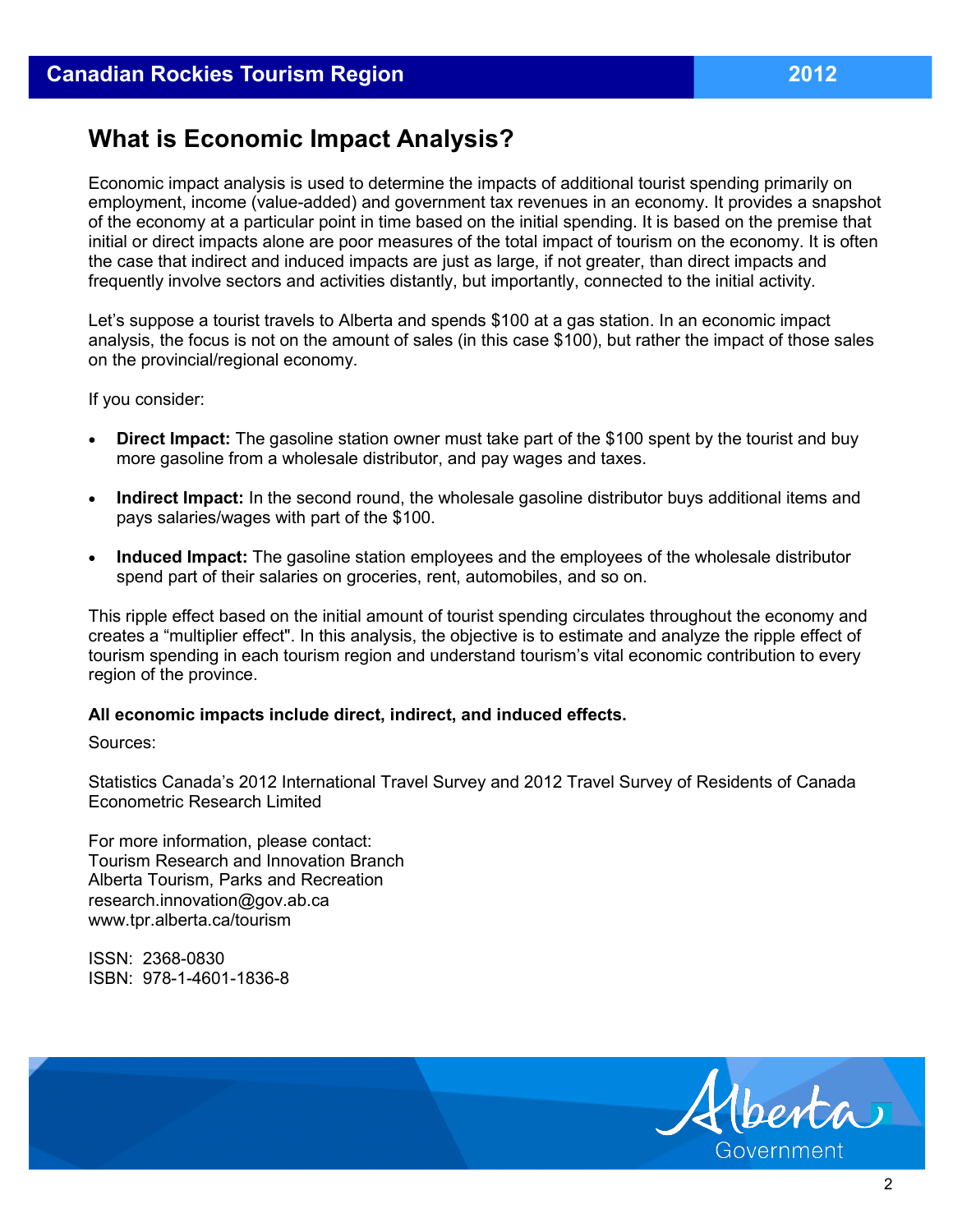# **Travel to the Canadian Rockies Tourism Region by Visitor Origin, 2012**

In 2012, **4.27** million visits were made to the Canadian Rockies by residents of Alberta, other parts of Canada, visitors from the United States and other international visitors. Direct tourism expenditures by these visitors were approximately **\$1.09** billion.

|                      | <b>Alberta</b> | <b>Other</b><br>Canada | <b>United</b><br><b>States</b> | <b>Other</b><br>International | <b>Total</b> |  |  |  |
|----------------------|----------------|------------------------|--------------------------------|-------------------------------|--------------|--|--|--|
| ('000s)              |                |                        |                                |                               |              |  |  |  |
| Person-Visits        | 3,206          | 372                    | 265                            | 428                           | 4,271        |  |  |  |
| Tourism Expenditures | \$399,645      | \$168,300              | \$196,261                      | \$326,797                     | \$1,091,003  |  |  |  |

Domestic visitors include same-day and overnight, while international visitors include overnight visitors only.

### **Person-Visits, 2012**

Residents of Alberta accounted for 75% of all person-visits to the Canadian Rockies. Visitors from other parts of Canada accounted for 9%, visitors from the United States accounted for 6% and other international visitors accounted for 10% of the person-visits to the region.